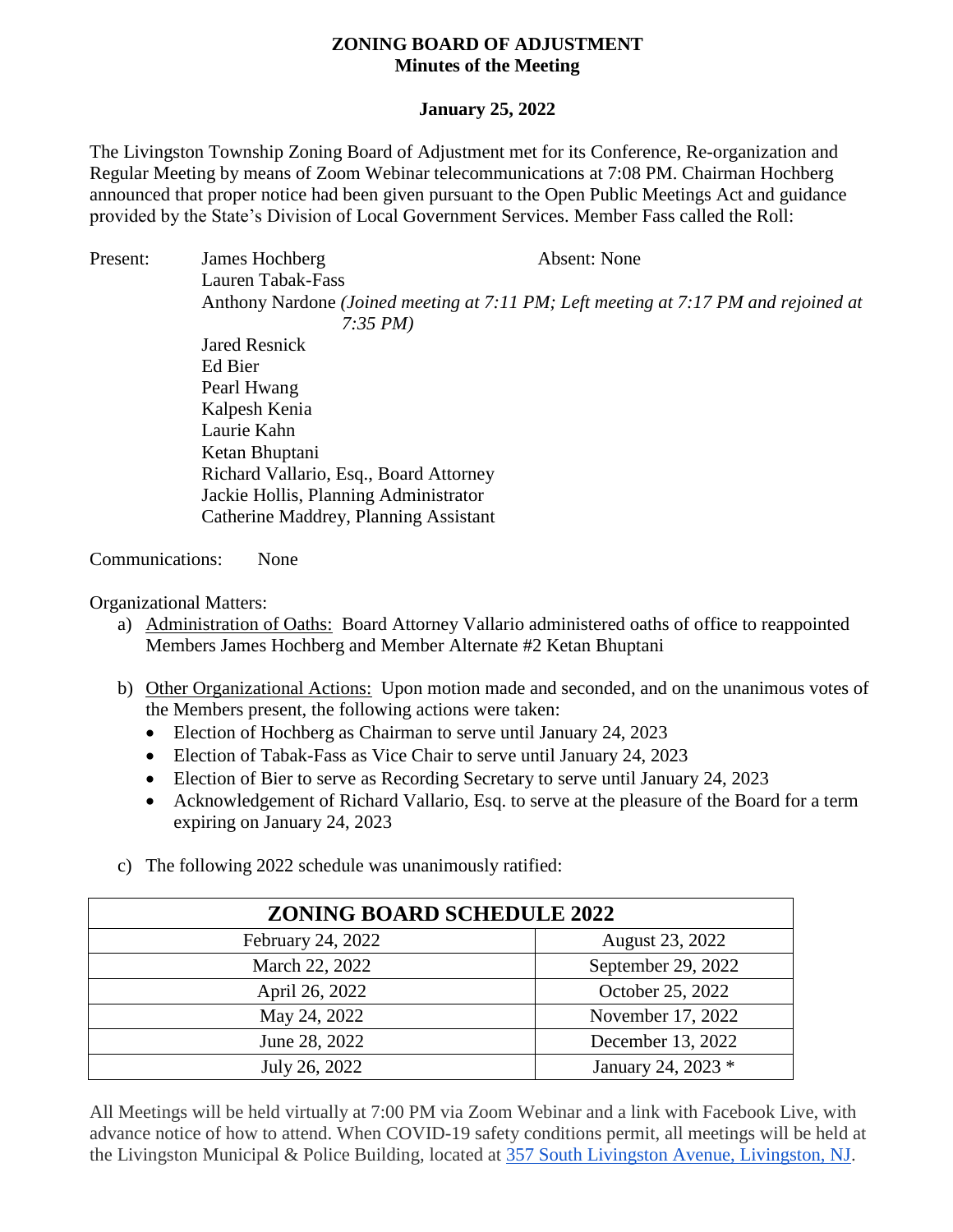The Board will stream all virtual meetings on the Township's Facebook page – Facebook.com/LivingstonTownshipNJ. Formal action may be taken at any meeting.

All Meetings are open to the Public in accordance with the Open Public Meetings Act. Unless invited by the Board, comments or questions from members of the public shall not be received at a Conference Meeting.

Full text of the Zoning Board Rules of Procedure is available in the Planning Department or by visiting our website at [http://livingstontownship.org/planningdept/.](http://livingstontownship.org/planningdept/)

Minutes: The minutes of December 15, 2021 was accepted as presented.

Old Business:

The Board voted unanimously in favor of memorializing the following Resolutions:

- 8 Rainbow Ridge Drive; Application No. 2021-59-V; Susan & Steven Scheichet
- 42 Baker Road; Application No. 2021-67-V; Richard D. Pecht
- 5 Scotland Drive; Application No. 2021-66-V; 5 Scotland Drive, LLC
- 10 Millbrook Court; Application No. 2021-63-V; James Hu
- 9 Grasmere Court; Application No. 2021-65-V; ASA Group LLC

The Board also adopted an Amended Memorializing Resolution for:

■ 2 Hadrian Drive; Application No. 2021-20-V; Bruce & Marla Nagel

New Business:

Variance (Adjourned to March 22, 2022) Block 2400; Lot 22 225 East Cedar Street Application No. 2021-50-V Daniel Fremed

The Application was adjourned to March 22, 2022.

Variance Block 900; Lot 73 22 Congressional Parkway Application No. 2021-68-V Joseph & Sheila Wendolowski

Applicant seeks approval for a second floor addition and keep existing garage in violation of the following Sections: 170-87L(2)(d) Corner Lot Setback – 20' required; 11.3' proposed; 8.7' variance requested. 170-87E(1)(d)[4] Accessory Building  $-5'$  from property line required; 1.4' proposed/existing; 3.6' variance requested.

Joseph & Sheila Wendolowski (Applicants) appeared and were sworn in to offer testimony. No members of the public appeared in support of or in objection to the application. The hardship was reconfirmed (narrow and undersized lot) upon a motion to approve made by Member Kahn and second by Member Kenia. The remaining members of the Board present and eligible voted in favor of the motion.

*Member Nardone rejoined meeting at 7:35 PM.*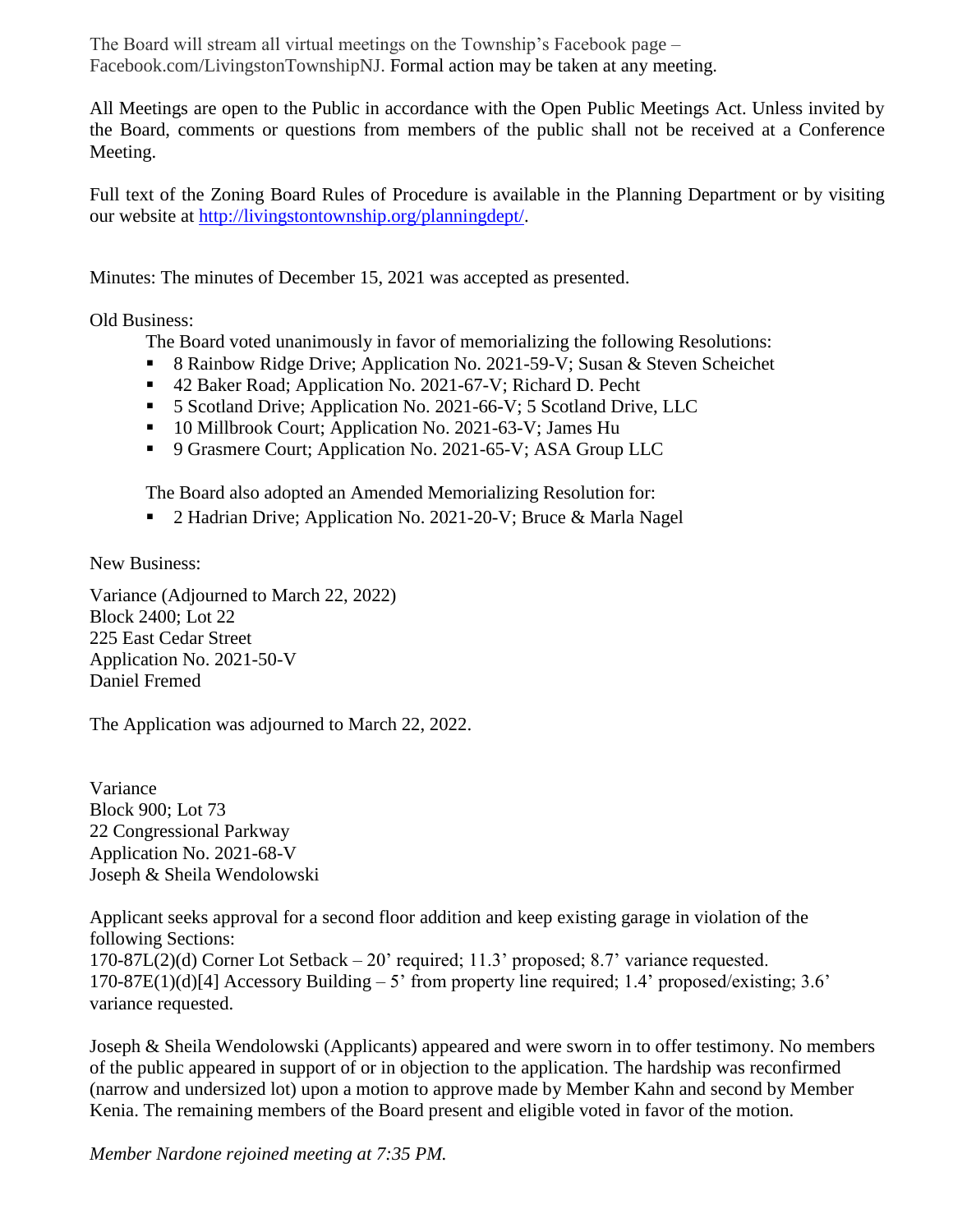Variance Block 1000; Lot 7 7 Locust Place Application No. 2021-69-V Eyal Alon

Applicant seeks approval to approval for a one-story addition and a porch in the rear yard in violation of the following Section: 170-97-C4 Rear Yard Setback – 50' required; 39.1' proposed; 10.9' variance requested.

Eyal Alon & Di Zhao (Applicants) appeared and were sworn in to offer testimony. No members of the public appeared in support of or in objection to the application. The hardship was reconfirmed (shallow, undersized lot) upon a motion to approve made by Member Kenia and second by Member Bier. The remaining members of the Board present and eligible voted in favor of the motion.

Variance Block 4205; Lot 3 13 Spalding Drive Application No. 2021-71-V Tommy Setiawan

Applicant seeks approval for an addition, porch, and deck in violation of the following Sections: 170-99C2 Front Yard Setback – 40' required; 35.47' proposed; 4.53' variance requested. 170-99C3 Side Yard Setback – 10' required; 5.22' proposed; 4.78' variance requested. 170-87L(1)(d) Corner Lot Setback – 35' required; 25.95' proposed; 9.05' variance requested. 170-87CC4 Habitable Floor Ratio – 30% allowed; 34.2% proposed; 4.2% variance requested.

Tommy Setiawan (Applicant) and Hayk Ekshian (Architect) appeared and were sworn in to offer testimony. No members of the public appeared in support of or in objection to the application. The hardship was reconfirmed (undersized lot) upon a motion to approve made by Member Resnick and second by Member Fass. The remaining members of the Board present and eligible voted in favor of the motion.

*Member Bhuptani left the meeting at 8:14 PM.*

Variance Block 700; Lot 24 26 Surrey Lane Application No. 2021-72-V Jonathan Goldenthal

Applicant seeks approval for a first and second floor addition in violation of the following Section: 170-87CC2 Habitable Floor Ratio – 18% allowed; 19.4% proposed; 1.4% variance requested.

Sheara Goldenthal (Applicant) and Christine Miseo (Architect) appeared and were sworn in to offer testimony. No members of the public appeared in support of or in objection to the application. A motion to approve the application was made by Member Fass and second by Member Kenia. The remaining members of the Board present and eligible voted in favor of the motion.

Variance Block 4800; Lot 29 54 Collinwood Avenue Application No. 2021-75-V Danial Dubinett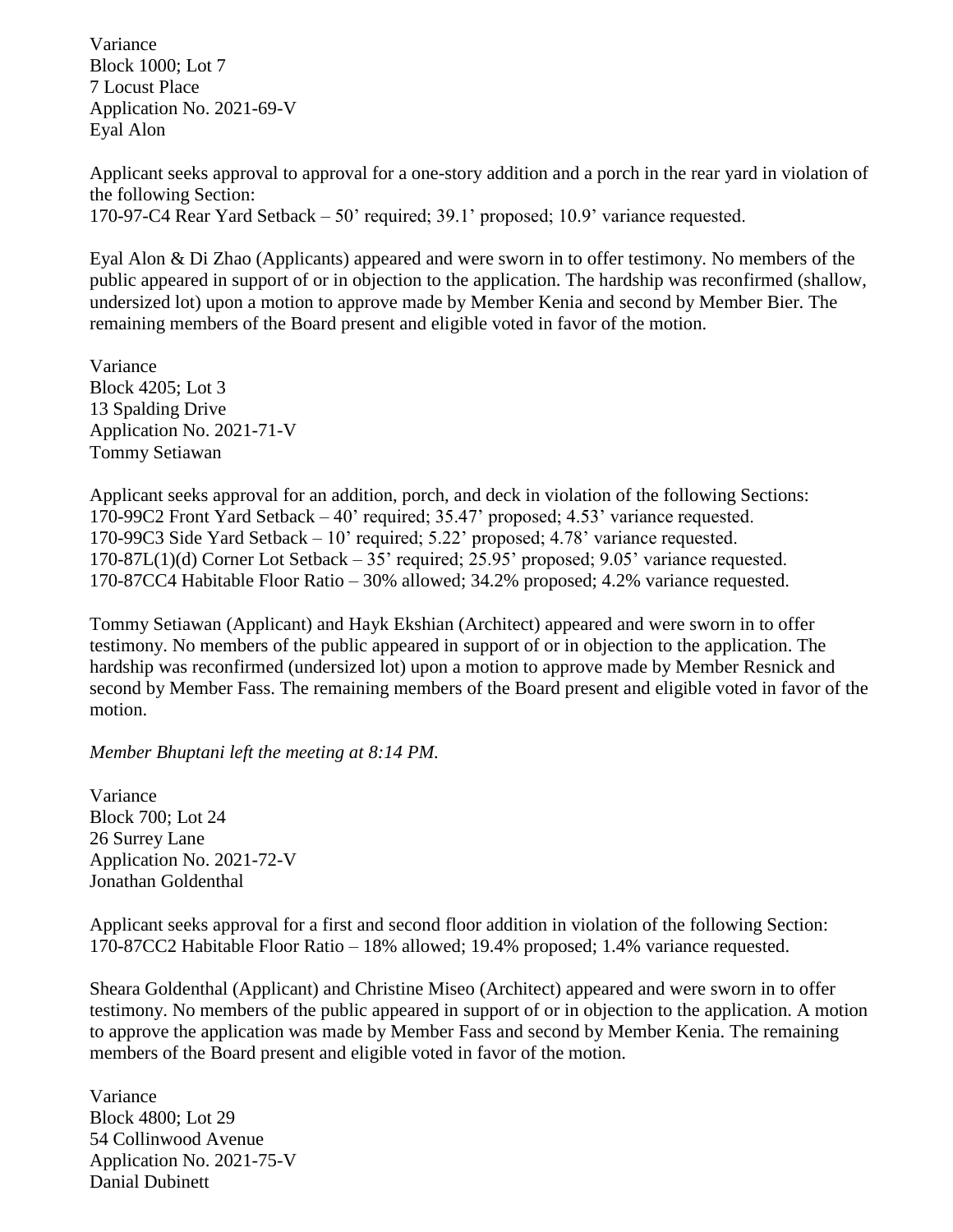Applicant seeks approval for a side & rear addition and front & rear covered porches in violation of the following Sections:

170-99C3 Right Side Yard Setback – 10' required; 6' proposed; 4' variance requested.

170-99C3 Left Side Yard Setback – 10' required; 6.6' proposed; 3.4' variance requested.

170-99C3 Aggregate Side Yard Setback – 30% required; 21.5% proposed; 8.5% variance requested.

170-87BB4 Habitable Floor Area – 3220 sq ft allowed; 3544 sq ft proposed; 324 sq ft variance requested.

Danial Dubinett (Applicant) appeared and was sworn in to offer testimony. No members of the public appeared in support of or in objection to the application. The Board felt that the front of the home was too large; the Applicant requested to adjourn the application to revise plans based on the Board's comments and concerns. The Board granted an adjournment to March 22, 2022. No further notices required.

Variance Block 4703; Lot 26 36 Midway Drive Application No. 2021-76-V Donald & Rebecca Campbell

Applicant seeks approval for a two story addition at left side and rear of home in violation of the following Sections: 170-99C4 Rear Yard Setback – 35' required; 24.75' proposed; 10.25' variance requested. 170-87CC4 Habitable Floor Ratio – 30% allowed; 38.28% proposed; 8.28% variance requested.

Donald & Rebecca Campbell (Applicants) appeared and were sworn in to offer testimony. No members of the public appeared in support of or in objection to the application. The hardship was reconfirmed (undersized lot) upon a motion to approve made by Member Bier and second by Member Kenia. The remaining members of the Board present and eligible voted in favor of the motion.

Application to Amend Condition of Prior Approval Block 3701; Lot 4 66 East Mount Pleasant Avenue Application No. 2008-61-PFSPV (Amendment) Dr. Ajay Malhotra

The Applicant seeks the Board's approval to modify the Resolution memorialized on January 27, 2008 to excise Condition 4.

| Appearing for the Applicant: | Derek Orth, Esq. of Inglesino, Webster, Wyciskala & Taylor, LLC                  |
|------------------------------|----------------------------------------------------------------------------------|
| Witnesses for the Applicant: | Dr. Ajay Malhotra<br>Michael Lanzafama, P.E. & Principal of Casey & Keller, Inc. |

The applicant requested an additional amendment to the resolution to release the annual reporting required to be made to the Township for the parking lease agreement with the church. A motion to approve the application was made by Mr. Hochberg and second by Member Resnick. The remaining members of the Board present and eligible voted in favor of the motion.

Adjournment